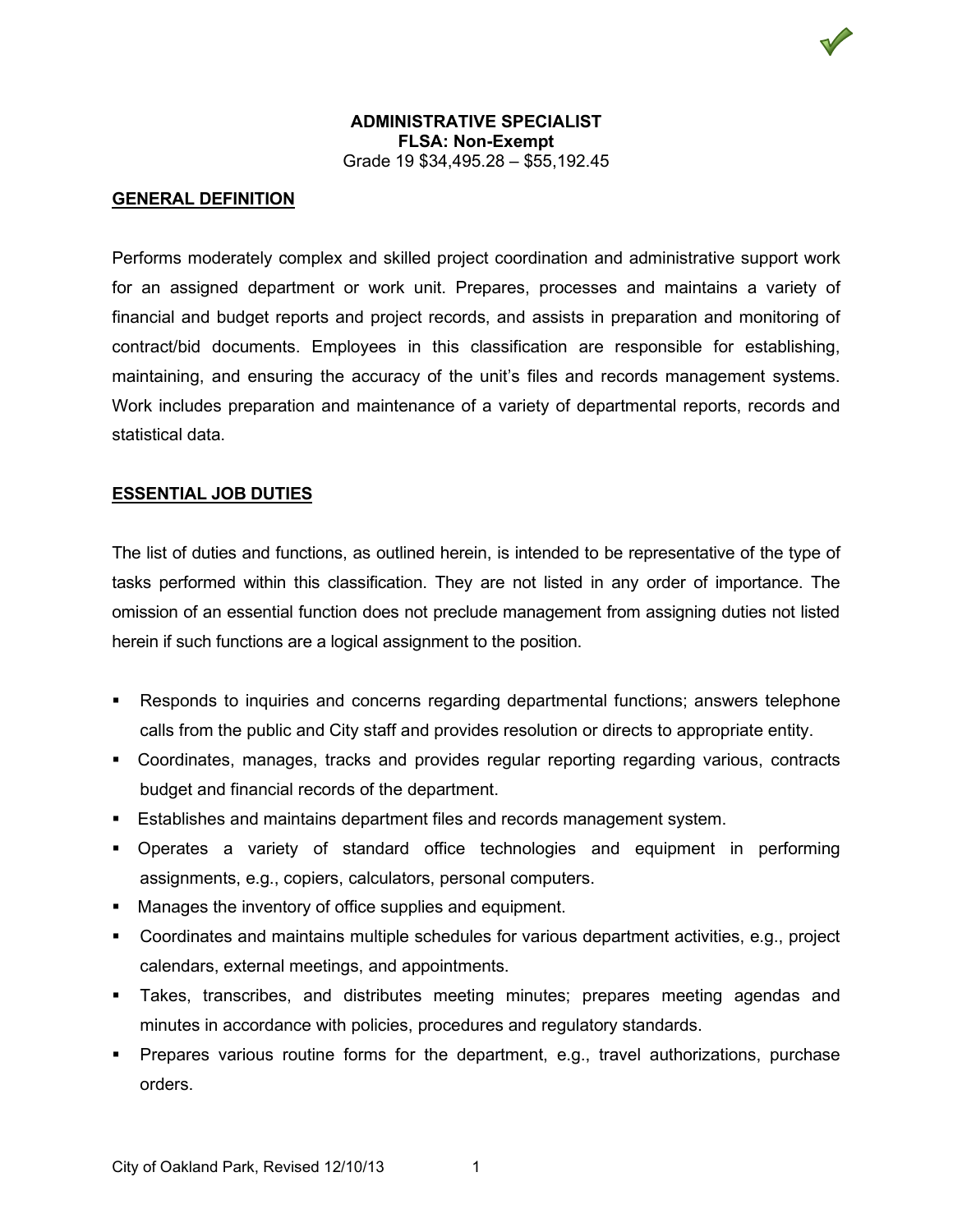## **ADMINISTRATIVE SPECIALIST FLSA: Non-Exempt** Grade 19 \$34,495.28 – \$55,192.45

- **Inputs data into various software systems.**
- Establishes and maintains effective working relationships with internal customers, external entities, and the general public.
- **Notarizes official documents.**

# **KNOWLEDGE, SKILLS & ABILITIES**

- Working knowledge of the operations, functions and policies of department within which work is to be performed.
- Substantial knowledge of business English, spelling, grammar, format, diction and style applied to written business correspondence.
- Ability to establish and maintain effective records maintenance and file management systems.
- Ability to work independently under limited supervision on moderately complex tasks.
- Skills in the use and application of current automated standard office technologies and applications, e.g., personal computers, spreadsheet applications.

#### **PHYSICAL REQUIREMENTS**

The City of Oakland Park is an Equal Opportunity Employer. In compliance with the Americans with Disabilities Act (42 U.S. C. 12101 et. seq.), the City of Oakland Park will provide reasonable accommodations to qualified individuals with disabilities and encourages both prospective and current employees to discuss potential accommodations with the employer. The physical demands described here are representative of those that must be met by an employee to successfully perform the essential functions of this job.

Tasks involve the ability to exert light physical effort in sedentary to light work, but which may involve some lifting, carrying, pushing and/or pulling of objects and materials of light weight (5 pounds). Tasks may involve extended periods of time at a keyboard or workstation. Work is performed in usual office conditions with rare exposure to disagreeable environmental factors. Some tasks require visual abilities. Some tasks require oral communications ability.